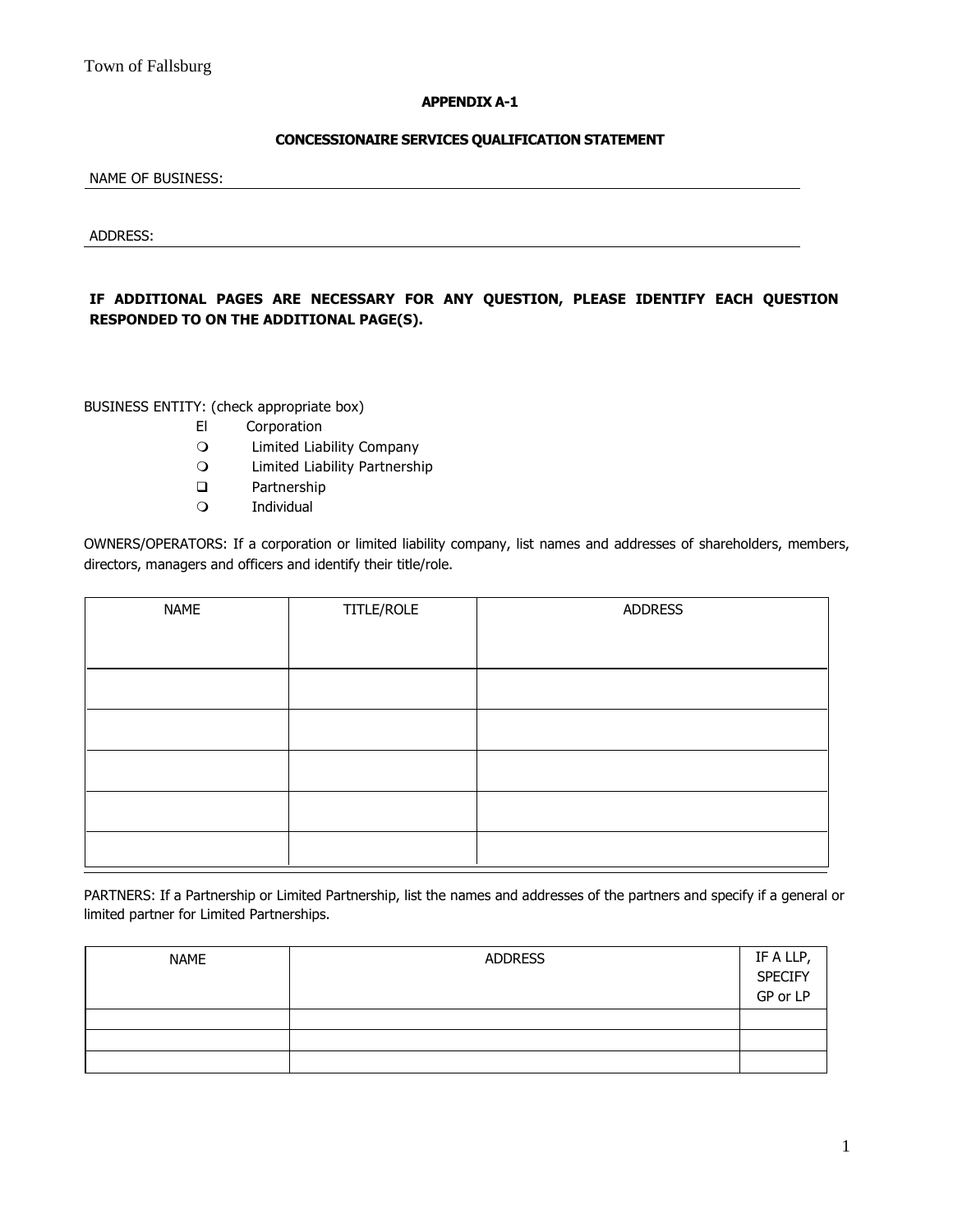## TRADE NAMES: If an individual or partnership doing business under a firm name, is a business certificate on file in Sullivan

| County? |  |
|---------|--|
|         |  |
|         |  |

In another county?

At the state level?

PRIOR COUNTY CONTRACTS: Have you ever contracted with the County of Orange? 0 Yes 0 No If so, for what and when?

How many years have you or your firm been in business under your present business name?

Have you, or your firm, ever failed to complete any work awarded to you or had a contract cancelled or terminated early? If so, where and why?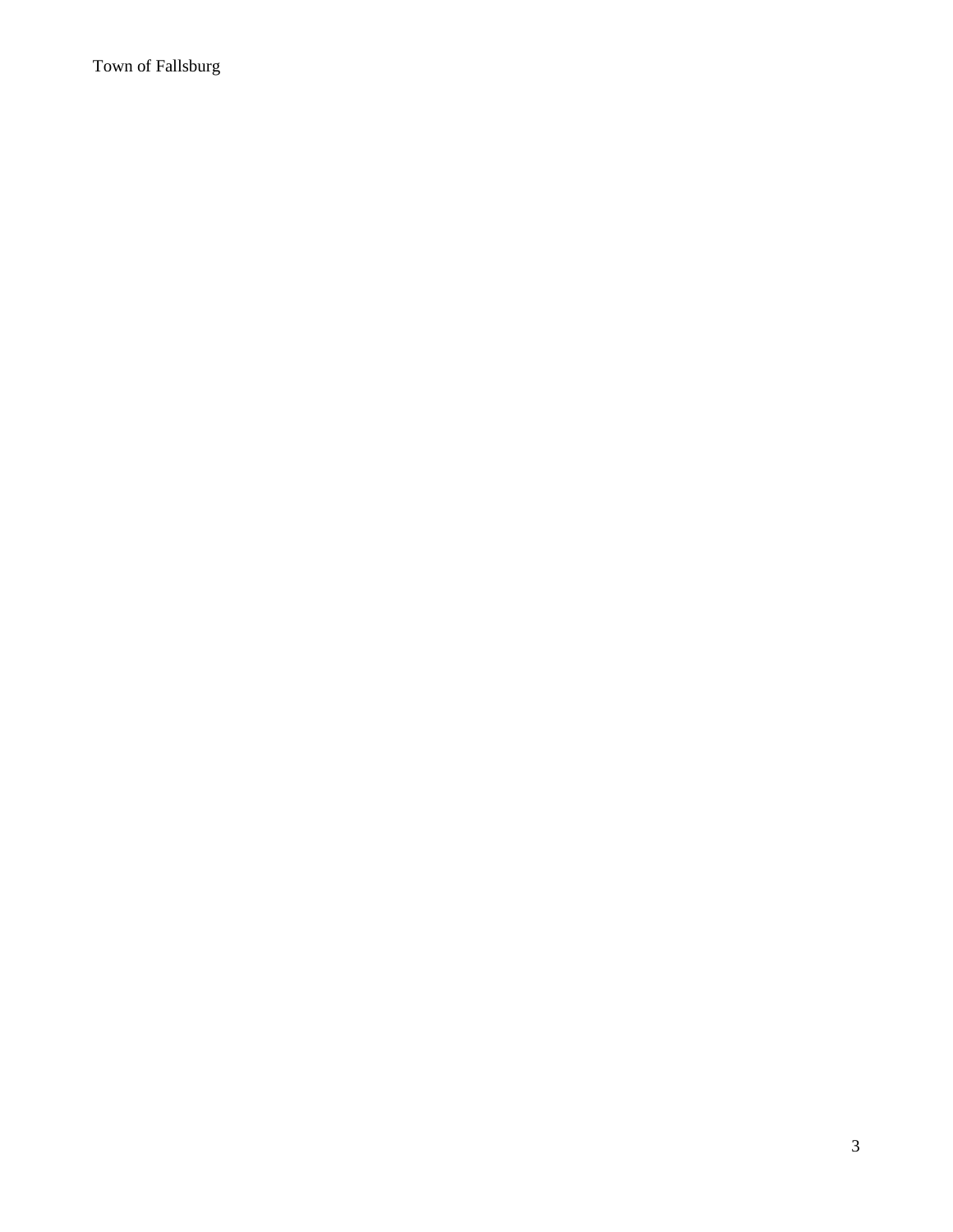In what other line(s) of business are you or your firm financially interested?

Briefly summarize the experience of the principal individuals of your organization relating to the subject matter of this proposal?

INDIVIDUAL'S NAME\* | PRESENT POSITION | YEARS OF EDUCATION | NATURE OF INVOLVEMENT WITH PROPOSED SERVICES (DAYS/TIME ON SITE, ETC.)

\*Include resume or bio for each individual in your proposal.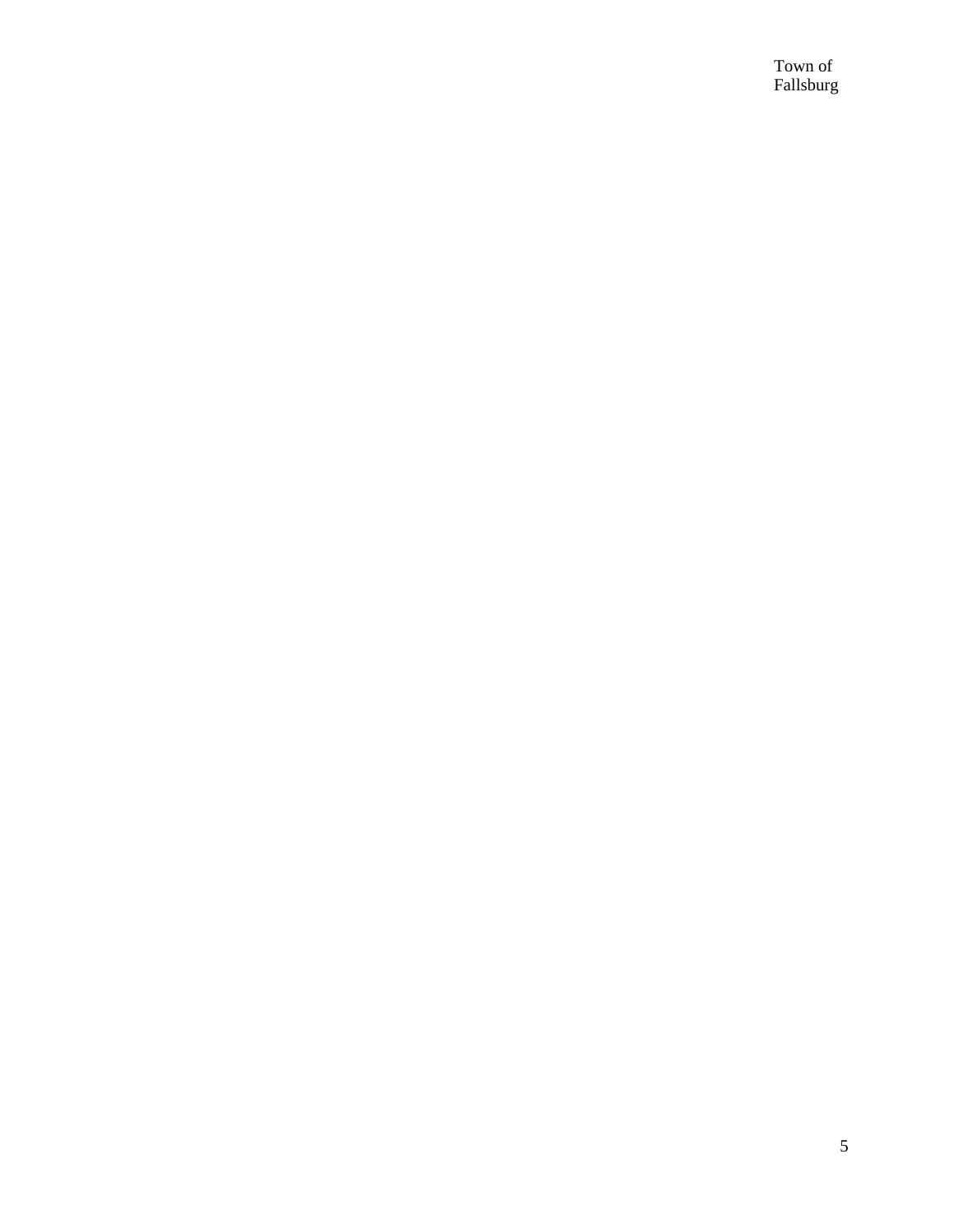Explain how you inspected the Concession Facilities and evaluated/calculated the offerings under your Proposal.

If the License is awarded to you or your firm, who will be the working manager s)/supervisor(s)?

| NAME* | <b>ADDRESS</b> | PRESENT POSITION | NATURE OF INVOLVEMENT     |
|-------|----------------|------------------|---------------------------|
|       |                |                  | WITH PROPOSED SERVICES    |
|       |                |                  | (DAYS/TIME ON SITE, ETC.) |
|       |                |                  |                           |
|       |                |                  |                           |
|       |                |                  |                           |
|       |                |                  |                           |
|       |                |                  |                           |
|       |                |                  |                           |

\*Include resume or bio for each individual in your proposal.

LIQUOR LICENSE.

Do you currently possess an on-premises liquor license: 0 YES 0 NO

Have you ever had a liquor license cancelled, suspended, revoked or surrendered? 0 YES\* 0 NO \*

If yes, please explain.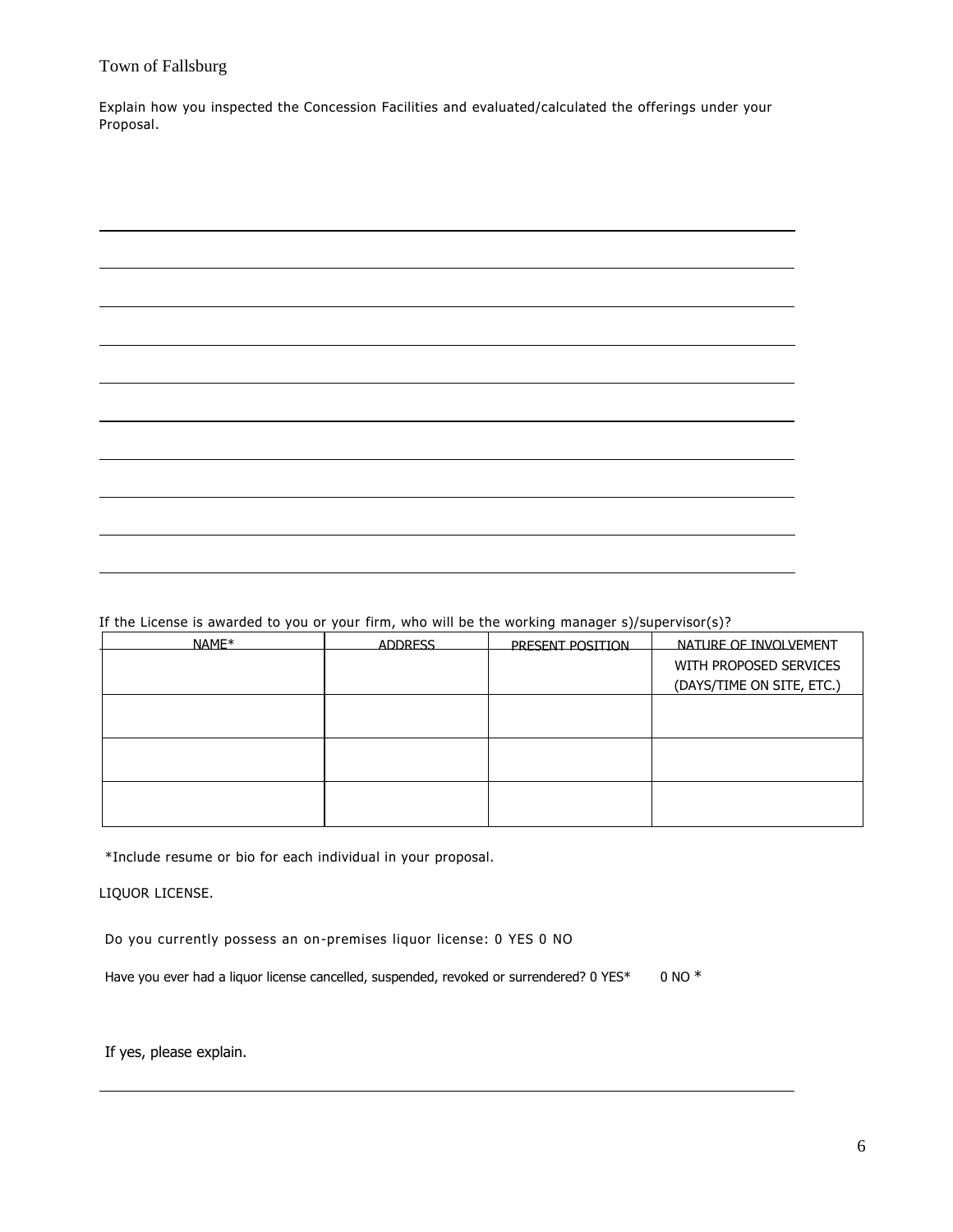| If not currently in possession of an on-premises liquor license, would you qualify for the granting of an on- |      |  |
|---------------------------------------------------------------------------------------------------------------|------|--|
| premises liquor license (please provide documentation confirming eligibility)? $\Box$ YES                     | O NO |  |

It is the responsibility of the Offeror to examine the New York State Liquor Authority and Division of Alcoholic Beverage Control rules and regulations to determine eligibility for obtaining approval for an on-premises liquor license. Ineligibility to receive an on-premises liquor license will disqualify the Offeror and inability of the successful Offeror to obtain and maintain a liquor license may result in termination of the Concession License Agreement.

Detail your experience with planning and executing banquets and other special events.